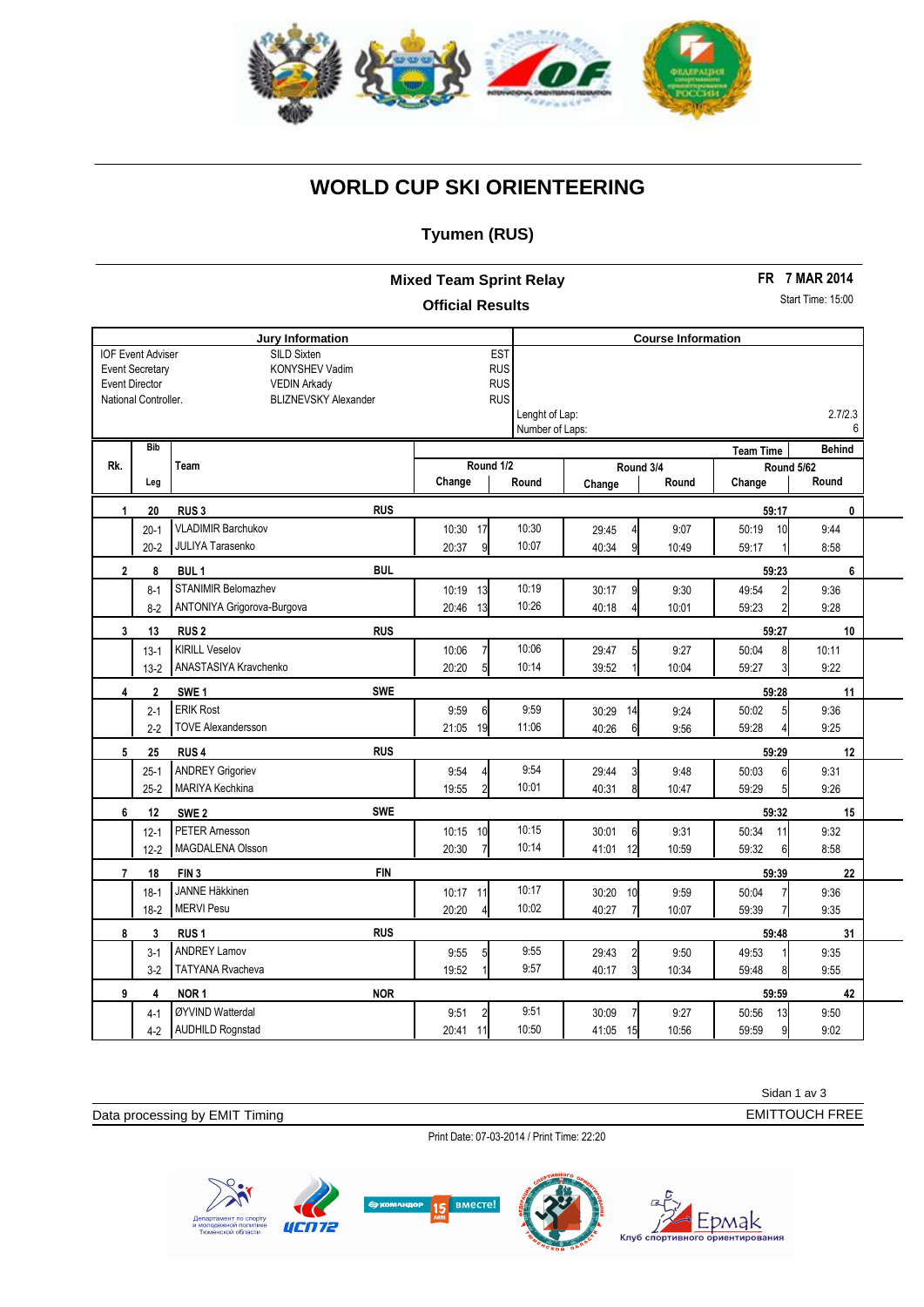

## **WORLD CUP SKI ORIENTEERING**

### **Tyumen (RUS)**

**Mixed Team Sprint Relay Official Results**

**FR 7 MAR 2014**

Start Time: 15:00

|     | <b>Bib</b> |                                |             |                        |                         |       | <b>Team Time</b>           | <b>Behind</b> |  |
|-----|------------|--------------------------------|-------------|------------------------|-------------------------|-------|----------------------------|---------------|--|
| Rk. |            | Team                           | Round 1/2   |                        | Round 3/4               |       | Round 5/62                 |               |  |
|     | Leg        |                                | Change      | Round                  | Change                  | Round | Change                     | Round         |  |
| 10  | 11         | <b>FIN</b><br>FIN <sub>2</sub> |             |                        |                         |       | 1:00:03                    | 46            |  |
|     | $11 - 1$   | <b>VILLE-PETTERI Saarela</b>   | 10:19 12    | 10:19                  | 29:40                   | 9:26  | 50:00<br>4                 | 10:06         |  |
|     | $11-2$     | SONJA Mörsky                   | 20:14       | 9:55<br>3              | 39:54<br>$\overline{2}$ | 10:13 | 1:00:03<br>10 <sup>1</sup> | 10:03         |  |
| 11  | 24         | <b>FIN</b><br>FIN4             |             |                        |                         |       | 1:00:08                    | 51            |  |
|     | $24-1$     | HANNU-PEKKA Pukema             | 10:34 18    | 10:34                  | 30:25 13                | 9:44  | 49:56<br>3                 | 9:33          |  |
|     | $24-2$     | <b>MIRA Kaskinen</b>           | 20:40 10    | 10:05                  | 40:23<br>5 <sup>1</sup> | 9:58  | 1:00:08<br>11              | 10:11         |  |
| 12  | 1          | <b>FIN</b><br>FIN <sub>1</sub> |             |                        |                         |       | 1:00:13                    | 56            |  |
|     | $1 - 1$    | <b>STAFFAN Tunis</b>           | 10:26 16    | 10:26                  | 30:24<br>12             | 9:28  | 50:40<br>12                | 9:35          |  |
|     | $1 - 2$    | MILKA Leppäsalmi               | 15<br>20:56 | 10:29                  | 41:05<br>14             | 10:40 | 12<br>1:00:13              | 9:33          |  |
| 13  | 14         | <b>NOR</b><br>NOR <sub>2</sub> |             |                        |                         |       | 1:00:46                    | 1:29          |  |
|     | $14-1$     | <b>LARS HOL Moholdt</b>        | 9:51        | 9:51<br>$\overline{3}$ | 30:15<br>8              | 9:40  | 51:23<br>15                | 10:29         |  |
|     | $14-2$     | ANNA Ulvensøen                 | 20:35       | 10:43<br>8             | 40:54<br>11             | 10:38 | 1:00:46<br>13              | 9:23          |  |
| 14  | 21         | <b>NOR</b><br>NOR <sub>3</sub> |             |                        |                         |       | 1:01:17                    | 2:00          |  |
|     | $21 - 1$   | HANS JØRGEN Kvåle              | 9:42        | 9:42                   | 30:50<br>19             | 10:06 | 51:10<br>14                | 9:57          |  |
|     | $21 - 2$   | CHRISTINA Hellberg             | 20:43<br>12 | 11:01                  | 41:12<br>16             | 10:22 | 1:01:17<br>14              | 10:07         |  |
| 15  | 9          | <b>CZE</b><br>CZE <sub>1</sub> |             |                        |                         |       | 1:01:51                    | 2:34          |  |
|     | $9 - 1$    | JAKUB Škoda                    | 10:40<br>22 | 10:40                  | 30:45 17                | 9:51  | 52:28<br>19                | 11:11         |  |
|     | $9 - 2$    | HANA Hancíková                 | 20:53 14    | 10:12                  | 41:17 17                | 10:32 | 1:01:51<br>15              | 9:22          |  |
| 16  | 27         | <b>FIN</b><br>FIN <sub>5</sub> |             |                        |                         |       | 1:02:05                    | 2:48          |  |
|     | $27-1$     | <b>TERO Linnainmaa</b>         | 14<br>10:20 | 10:20                  | 30:49<br>18             | 9:47  | 51:50<br>17                | 10:32         |  |
|     | $27-2$     | <b>MARJUT Turunen</b>          | 21:01<br>18 | 10:40                  | 41:17 18                | 10:28 | 1:02:05<br>16              | 10:15         |  |
| 17  | 28         | <b>RUS</b><br>RUS <sub>5</sub> |             |                        |                         |       | 1:02:17                    | 3:00          |  |
|     | $28-1$     | <b>VLADIMIR Ignatov</b>        | 10:36 19    | 10:36                  | 30:40<br>16             | 9:40  | 51:29<br>16                | 9:55          |  |
|     | $28-2$     | NATALYA Galeeva                | 20:59<br>17 | 10:23                  | 41:34<br>19             | 10:54 | 1:02:17<br>17              | 10:48         |  |
| 18  | 5          | <b>SUI</b><br>SUI <sub>1</sub> |             |                        |                         |       | 1:02:18                    | 3:01          |  |
|     | $5-1$      | <b>GION Schnyder</b>           | 11:08 24    | 11:08                  | 32:05 21                | 9:40  | 52:12<br>18                | 10:05         |  |
|     | $5 - 2$    | <b>CARMEN Strub</b>            | 22:25 25    | 11:17                  | 42:07 20                | 10:01 | 1:02:18<br>18              | 10:05         |  |
| 19  | 26         | <b>NOR</b><br>NOR <sub>5</sub> |             |                        |                         |       | 1:03:59                    | 4:42          |  |
|     | $26-1$     | <b>SINDRE Haverstad</b>        | 10:41 23    | 10:41                  | 31:44<br>20             | 10:20 | 20<br>53:22                | 10:23         |  |
|     | $26 - 2$   | MARTE Ulvensøen                | 21:24 20    | 10:43                  | 42:58<br>21             | 11:13 | 19<br>1:03:59              | 10:37         |  |
| 20  | 23         | <b>CZE</b><br>CZE <sub>4</sub> |             |                        |                         |       | 1:05:30                    | 6:13          |  |
|     | $23-1$     | MICHAL Drobník                 | 10:25 15    | 10:25                  | 33:02 24                | 10:51 | 23<br>55:01                | 10:50         |  |
|     | $23-2$     | KRISTÝNA Kolínová              | 22:11<br>22 | 11:45                  | 23<br>44:10             | 11:07 | 20<br>1:05:30              | 10:29         |  |

Data processing by EMIT Timing

Print Date: 07-03-2014 / Print Time: 22:20







Sidan 2 av 3

EMITTOUCH FREE

Timing